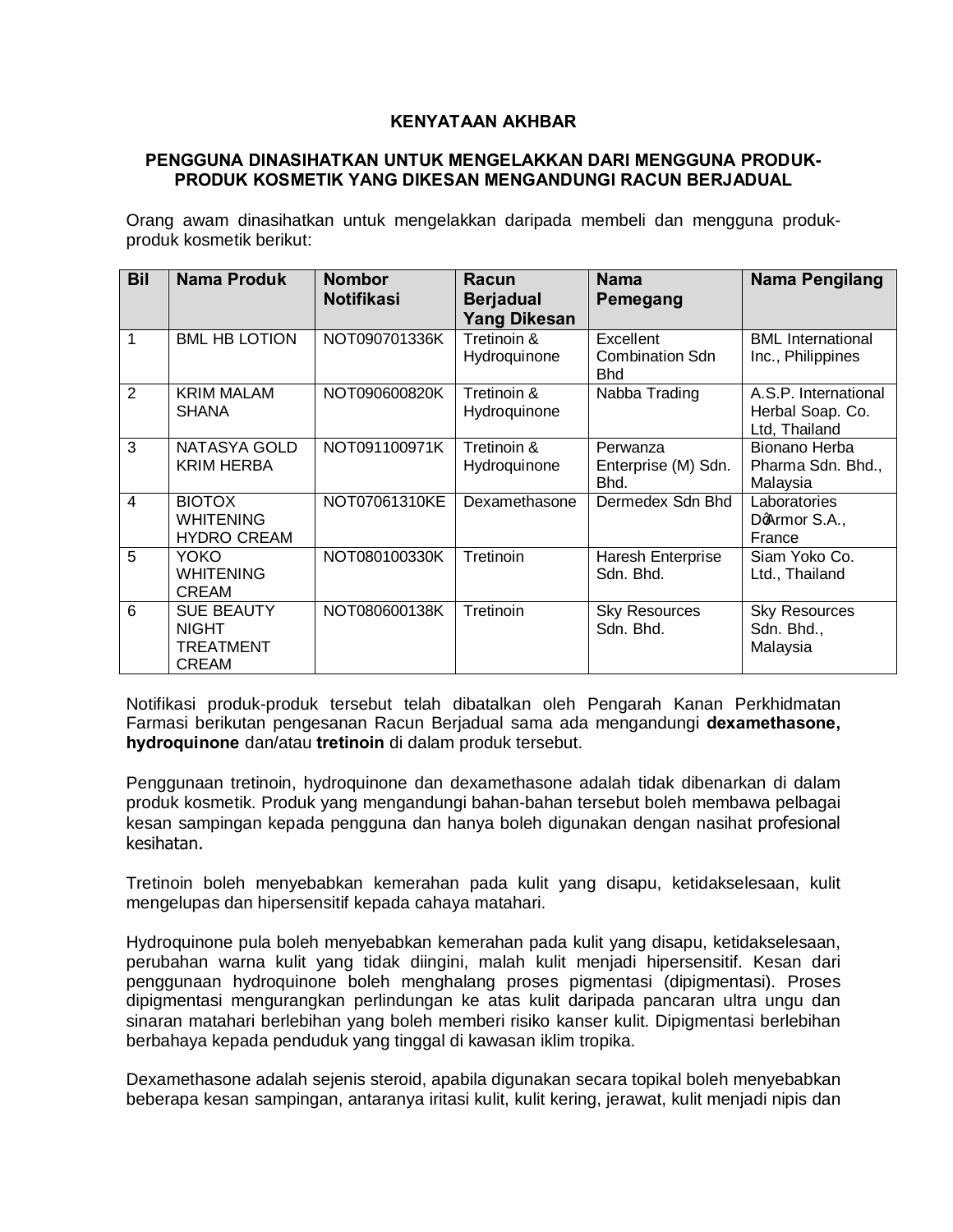meningkatkan risiko jangkitan kuman. Penggunaan steroid secara topikal dalam jangkamasa yang panjang turut boleh menyebabkan kesan sampingan yang lebih serius seperti perencatan fungsi kelenjar adrenal, gangguan metabolik, melemahkan sistem pertahanan badan dan sebagainya.

Sesiapa yang mempunyai stok produk di atas dinasihatkan menghentikan penjualan/ pengedaran/ penggunaan produk tersebut dengan serta-merta. Penjual adalah diingatkan **pemilikan** produk-produk ini melanggar Peraturan-Peraturan Kawalan Dadah dan Kosmetik 1984. Individu yang melakukan kesalahan di bawah Peraturan-Peraturan ini boleh dikenakan hukuman denda tidak melebihi RM25,000 atau penjara tidak melebihi 3 tahun atau keduaduanya untuk kesalahan pertama dan denda tidak melebihi RM50,000 atau penjara tidak melebihi 5 tahun atau kedua-duanya untuk kesalahan-kesalahan berikutnya. Syarikat yang melakukan kesalahan boleh dikenakan denda sehingga RM50,000 untuk kesalahan pertama dan denda sehingga RM100,000 untuk kesalahan berikutnya.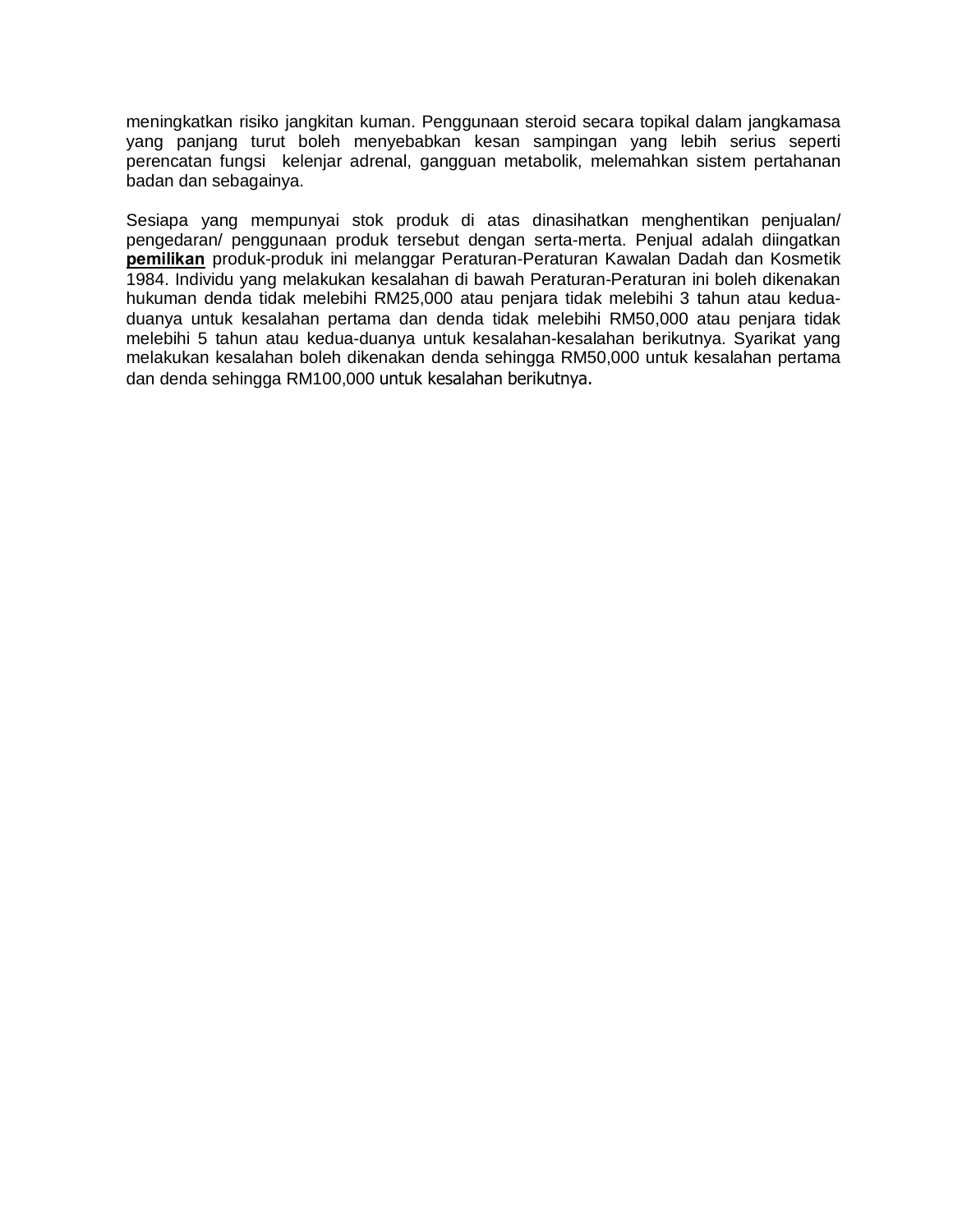## **PRESS RELEASE**

## **CONSUMERS CAUTIONED AGAINST USING COSMETIC PRODUCTS CONTAINING SCHEDULED POISONS**

The public is advised to avoid buying and using the following cosmetic products:

| <b>No</b>      | Name of<br><b>Products</b>                                            | <b>Notification</b><br><b>Number</b> | <b>Scheduled</b><br><b>Poison</b><br><b>Detected</b> | <b>Notification</b><br><b>Holder</b>              | <b>Manufacturer</b>                                       |
|----------------|-----------------------------------------------------------------------|--------------------------------------|------------------------------------------------------|---------------------------------------------------|-----------------------------------------------------------|
| $\mathbf 1$    | <b>BML HB LOTION</b>                                                  | NOT090701336K                        | Tretinoin &<br>Hydroquinone                          | Excellent<br><b>Combination Sdn</b><br><b>Bhd</b> | <b>BML</b> International<br>Inc., Philippines             |
| $\overline{2}$ | <b>KRIM MALAM</b><br><b>SHANA</b>                                     | NOT090600820K                        | Tretinoin &<br>Hydroquinone                          | Nabba Trading                                     | A.S.P. International<br>Herbal Soap. Co.<br>Ltd, Thailand |
| 3              | NATASYA GOLD<br><b>KRIM HERBA</b>                                     | NOT091100971K                        | Tretinoin &<br>Hydroquinone                          | Perwanza<br>Enterprise (M) Sdn.<br>Bhd.           | Bionano Herba<br>Pharma Sdn. Bhd.,<br>Malaysia            |
| $\overline{4}$ | <b>BIOTOX</b><br><b>WHITENING</b><br><b>HYDRO CREAM</b>               | NOT07061310KE                        | Dexamethasone                                        | Dermedex Sdn Bhd                                  | Laboratories<br>DoArmor S.A.,<br>France                   |
| 5              | <b>YOKO</b><br><b>WHITENING</b><br><b>CREAM</b>                       | NOT080100330K                        | Tretinoin                                            | Haresh Enterprise<br>Sdn. Bhd.                    | Siam Yoko Co.<br>Ltd., Thailand                           |
| 6              | <b>SUE BEAUTY</b><br><b>NIGHT</b><br><b>TREATMENT</b><br><b>CREAM</b> | NOT080600138K                        | Tretinoin                                            | <b>Sky Resources</b><br>Sdn. Bhd.                 | <b>Sky Resources</b><br>Sdn. Bhd.,<br>Malaysia            |

The product notifications of the above cosmetics have been cancelled by the Director of Pharmaceutical Services following the detection of a scheduled poison **dexamethasone, hydroquinone** and/or **tretinoin**.

The usage of tretinoin, hydroquinone and dexamethasone in cosmetic products are prohibited. Preparations containing these ingredients may cause various side effects to consumers and should only be used under medical supervision.

Tretinoin can cause redness to the skin, peeling, discomfort and skin becomes sensitive to sunlight.

Hydroquinone can cause redness to the skin, discomfort, skin discoloration, hypersensitivity and a gradual blue-black darkening of the skin. Hydroquinone inhibits the pigmentation process (depigmentation). This process attenuates the ability of the skin to protect our body from harmful UV rays and excessive sunlight which can bring risk of skin cancer. Excessive depigmentation is dangerous for those living in the tropical region.

Dexamethasone is a steroid, when used topically, can cause skin irritation, dry skin, acne, thinning of the skin and increased risk of skin infections. Prolonged used of topically applied steroids may be absorbed in sufficient amounts to produce systemic side effects like